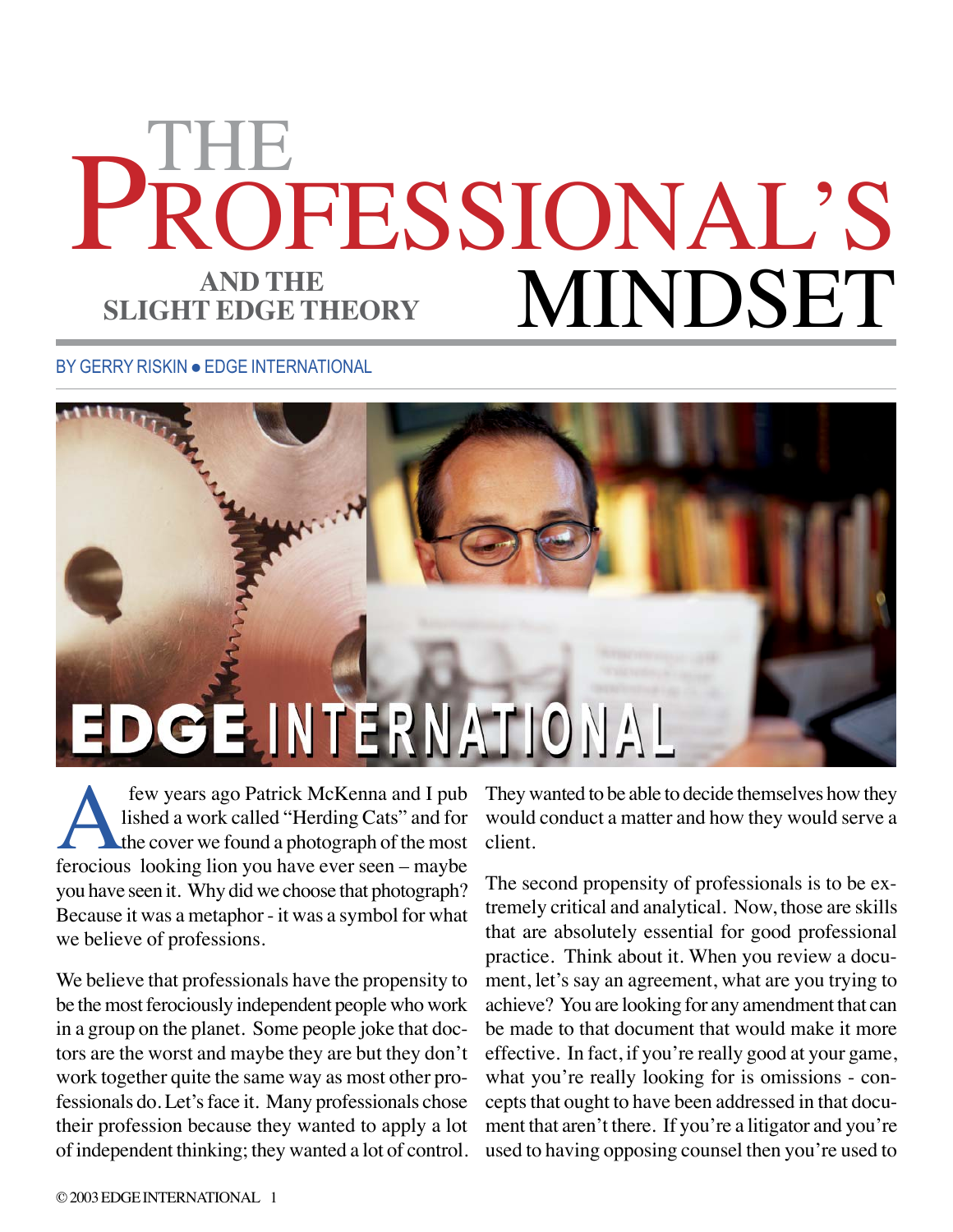*The Professional's Mindset and the Slight Edge Theory*

listening to arguments with a view to destroying them, no matter how good you are. In fact, what you're also thinking about is not only how to destroy them but in what sequence, with what strategic significance, given the nature of the forum you are in. So think about this. As professionals, we tend to be doing a simultaneous translation of everything we see and everything we hear in a highly critical and analytical way. These are essential skills for good professional practice but they do get in the way of some other aspects of our lives. For example, some of us have been told that it impacts our social behaviour. If you have a significant other who is not a professional you may have already had the lecture. If you haven't you can ask for it this evening. It also impacts our ability to be creative and innovative. I'm not suggesting for a moment that good professionals lose the capacity to be critical and analytical for to lose that capacity would be to lose the ability to practise law. However, I think we have to realise that the human brain will not allow us to be critical and analytical and innovative and creative at the same time. They are separate brain functions and what I think all of us need to do when appropriate is learn to suspend that propensity to be critical and analytical.

The third propensity of professionals is to be rather tense. My favourite way of describing this is to ask you to think of a fire station. Think of a fire station for a moment at rest. Dalmatian, shiny trucks, very nice firefighters, perhaps some children touring the fire hall on a safety program. Perhaps one of the

firefighters has just come back from a television studio after doing a program for children about safety. These are nice people. If you walk up to one of them and say "Good morning" you are likely to get a very cordial "Good morning" in return. Now, think of a very different scene. Think of a four-alarm blaze. Think of chemicals stored on an industrial site. Think of the potential for an explosion that could be devastating. Think of a guard that is missing or unaccounted for a life at stake already. Now imagine the same firefighter attacking that fire. Would you walk up to that firefighter and say "Good morning" in that context? I don't think so because you know and I know that the response would be far different. In fact, if you think about your professional practise, which do you think you more closely resemble? The firefighter "at rest" or the firefighter "attacking a four-alarm blaze"? I think most of the good professionals I've served suggest that at the very best it toggles between the two states from time to time. This too comes at a price. Imagine for a moment that as we attack that fire, a junior firefighter comes up to help us by handing us a hose. Our response is supposed to nurture this new firefighter, supposed to develop the firefighter, train the firefighter, make the firefighter more loyal to the firm, enhance the the firefighter's skills. We're supposed to make the firefighter feel good and also "bring them along" at the same time. Isn't that what we're supposed to do. But what do we do? In the heat of the battle we turn to that junior firefighter and say "Not that hose, you idiot, the other one!" …and then we think maybe later we'll make up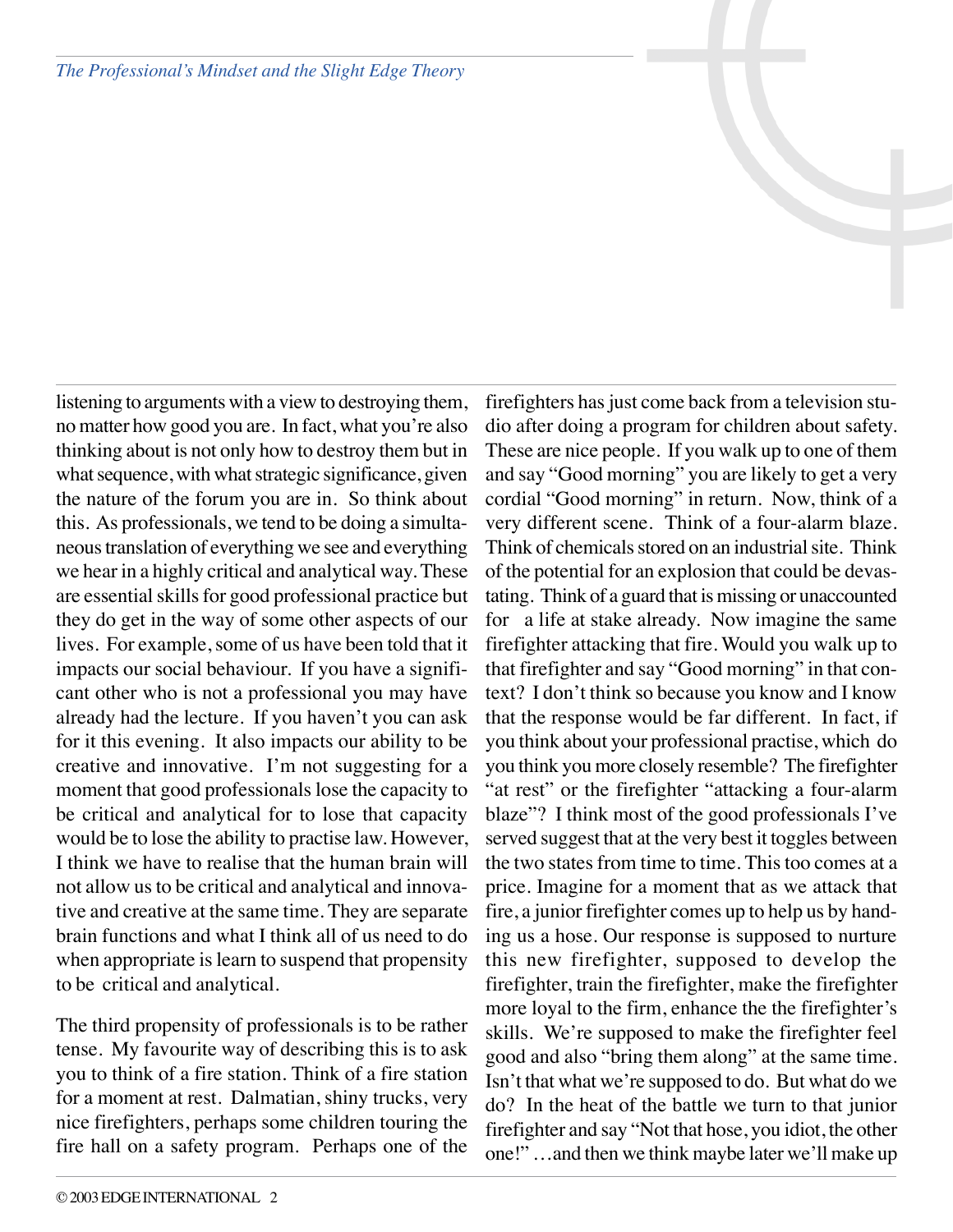*The Professional's Mindset and the Slight Edge Theory*

for that by having a little chat – perhaps some tea.

So let's bring these propensities together. We're ferociously independent, we're critical and analytical and we're tense. What that makes for is very low receptivity to some of the information that can help us most. What we need to do, respectfully, is think about that not only for ourselves but for the other professionals with whom we practise. We have to remember that these mindsets result in very specialised behaviours. As you consider this, you will easily think of a significant number of specific examples of how you can employ tactics, inside your firm and outside your firm, in your professional life and indeed in your personal life that will help you overcome these propensities or at least neutralise them. I can assure you that the methodologies contained in this article are practical and capable of being implemented by each and every one of you.

Some years ago I had the privilege of attending a seminar with one of my best clients. This client was extraordinary. He flies his own jet. He's a winner by any definition. He started as a realtor, a simple realtor and then he graduated into more complex development work. He even understood how, during a recession, to become valuable to financial institutions by managing properties that were taken back in foreclosures. He has been enormously successful. He's created software, he's created systems. He's been phenomenal in his area. The seminar he took me to was about a theory called the slight edge theory. And if

you notice a correlation between that theory and the name of our organisation, then you are correct. During the course of that seminar the presenter described the slight edge theory. The slight edge theory has had a tremendous impact on my thinking and of the thinking of those with whom I've worked over the last number of years and I respectfully suggest may have a big impact on your thinking especially in terms of how you could implement and act upon the suggestions contained in this program.

The slight edge theory is quite basic really. It's quite simple. Think of a golf tournament, perhaps involving Tiger Woods, perhaps 72 holes. Imagine for a moment that Tiger Woods wins and his score is 281. What is the second place finisher's score? You're thinking 282, possibly, and you're probably right. In fact Tiger and the other player who came in second may have even had to have a play-off round just to see who won the tournament. Yet look at the first place prize as compared to the second place prize. The first place prize might be millions, the second place prize far, far, far less. What is the percentage difference between the performance of Tiger Woods and the second place finisher? A third of a percent, something along that order? Almost inconsequential. Now think for a moment of a horse race. Imagine for a moment that the first place horse is just slightly ahead of the second place horse at the finish line. What do they do? They take a photograph. It's called a photofinish. And what do they look for? Which horse's nose is ahead of which other horse's nose. Again,